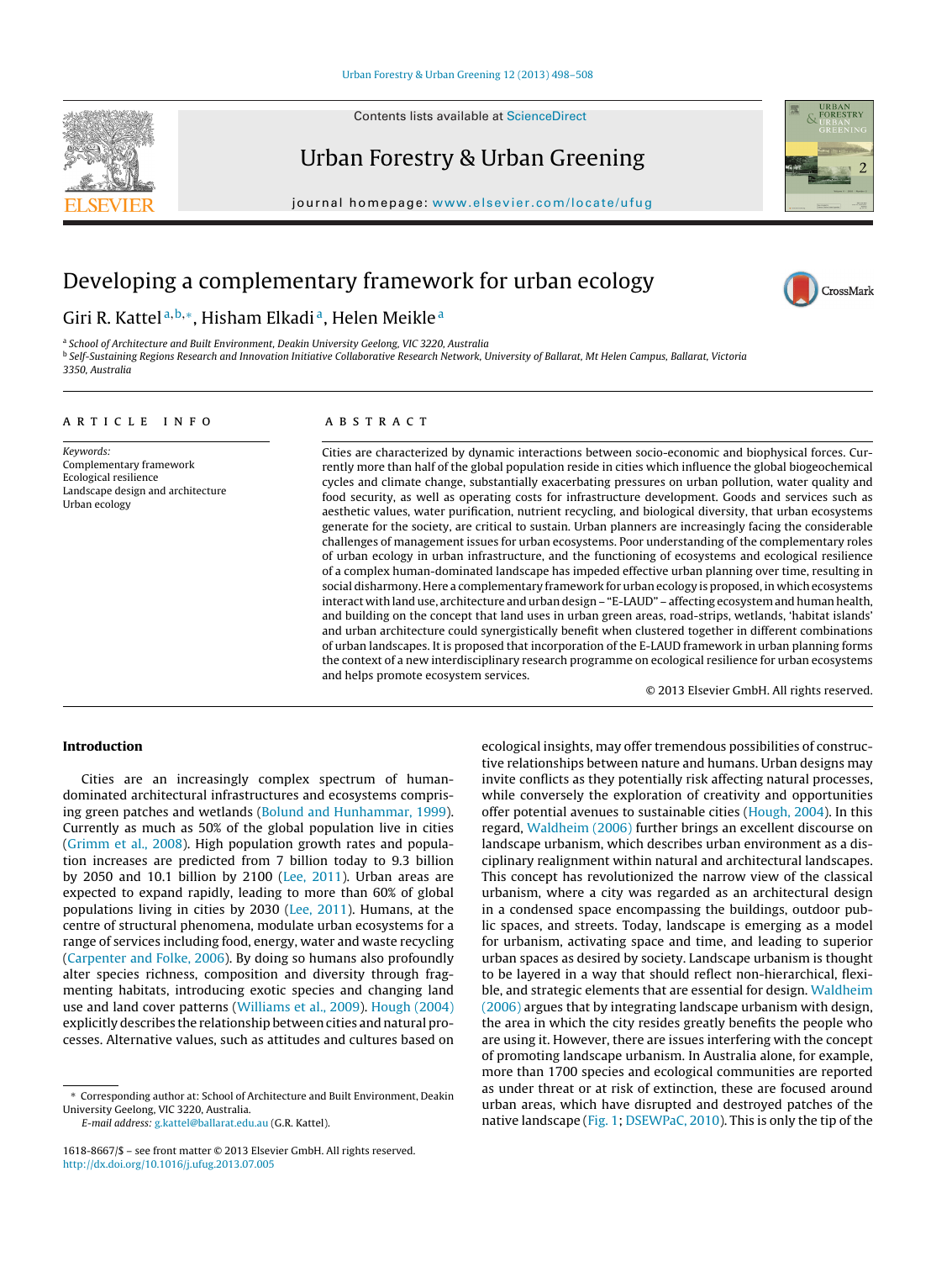<span id="page-1-0"></span>

**Fig. 1.** Distribution of species listed as threatened under the Environment Protection and Biodiversity Conservation in Australia.



**Fig. 2.** Per capita resource demand (Ecological Footprint) and resource supply (Biocapacity) in Australia since 1961.

iceberg however, for every known species that is placed on the 'at risk' register there are many more that are affected by destruction of habitats and other threats.

Further, cities produce as much as 78% of greenhouse gas (GHGs) emissions, as well as creating urban 'heat island' effects which contribute significantly to global climate change, followed by increased disparity amongst ecosystem services, exacerbated urban pollution, reduced human health, altered water quality and food security ([Arnfield, 2003; IPCC, 2007; Rosenzweig et al., 2010\).](#page--1-0) Urban reliance on energy, resources and information to function, as well as uptake, transformation and storage of materials, and discharge of waste products, increases the interactions between socio-economic and biophysical forces ([Cadenasso et al., 2006; Peters et al., 2008\).](#page--1-0) For example, Australia's per capita ecological footprint in 2007 was (and continues to be) one of the largest in the world, sitting comfortably in the global top ten – 6.9 global hectares [\(Global Footprint](#page--1-0) [Network, 2013;](#page--1-0) Fig. 2). Unless the global ecological footprint is stabilized there will be a tipping point, in the not too distant future, when the demand will outstrip the resource supply or bio-capacity ([Meikle and Elkadi, 2012\).](#page--1-0) Many cities are rapidly transforming into alternative paradigms of patterns and processes, working to address issues of sustainability and adapting to become new urban systems [\(Carpenter and Folke, 2006\).](#page--1-0) For instance, since the 1970s, the per capita food, water and material consumption in Hong Kong have surged, and the pollution by fossil fuel emissions, atmospheric  $CO<sub>2</sub>$  outputs, municipal solid wastes and sewage discharges have become substantially higher ([Warren-Rhodes and Koenig, 2001\).](#page--1-0)

Urban design and planning have become considerable challenges as the values of spatial differentiation in urban landscapes are largely disregarded. There is limited consideration of the rapidly changing patterns and processes of urban ecosystem functions as a result of variations in growing human perception, choice, and action driven by political, economic and cultural decisions [\(Pickett](#page--1-0) [and Cadenasso, 2008\).](#page--1-0) There is a comprehensive knowledge gap on how urban ecosystems function within the complex mosaic of urban design and infrastructure such as building, landscape architecture and civil engineering, and the 'complementary' role they play in urban landscapes, fundamental components of urban planning. 'Complementary' stands for how mutually urban ecology and infrastructure developments can full-fill each other's deficiency. For example, the flora and fauna, along with urban building and surfaces, road and railway networks, are principle elements of urban structures that yield significant benefits both to local urban residents and the wider community, as well as creating and maintaining the systems 'down-stream' by providing significant refuge and networking through inter-habitat-connectivity [\(Halpern et al.,](#page--1-0) [2008\).](#page--1-0) Urban infrastructures, on the other hand, would act as habitat analogues for ecology [\(Lundholm and Richardson, 2010\).](#page--1-0) Urban design and planning would also collectively benefit from an understanding of urban ecosystem structures and functions [\(Niemelä,](#page--1-0) [1999a\).](#page--1-0)

Elements of "green infrastructure" comprising both natural and artificial habitats contribute to urban ecosystem health. For instance, urban and peri-urban habitats increase vegetation cover, and stream communities contribute to biological diversity and conservation, maintaining the integrity of systems and providing a physical basis for ecological networks [\(Hofmann et al.,](#page--1-0) [2012\).](#page--1-0) Human-designed ecological engineering (e.g. an artificial fish ladder in the river) helps overcome management issues of artificial habitats, makes urban ecosystems suitable for endemic fish species and assists in establishing a greater dispersal mechanism [\(Lundholm and Richardson, 2010\).](#page--1-0) Indicator-based information entropies would reflect functioning, metabolism and sustainability of urban ecosystems ([Zhang et al., 2006\).](#page--1-0) The roles of urban designers and planners are therefore vital for achieving sustainable development of the city by understanding and maintaining 'green infrastructure' and urban ecosystem functioning to meet the growing demands of urban people for quality life space and public appreciation of infrastructures and natural environments. Learning cross-scale interactions and feedback mechanisms between urban design and human actions on ecosystem functions along temporal and spatial scales are significant at a time of increased demands in effective urban planning [\(Pickett and Cadenasso, 2008\).](#page--1-0)

Development of a conceptual framework or theoretical model has the potential to resolve issues of management and sustainable use of urban landscapes to establish goals and evaluate outcomes, and provide useful inputs to urban growth management strategies [\(Anderson, 2006\).](#page--1-0) Linking ecological and social systems is fundamental for sustainability of urban populations [\(Zipperer et al.,](#page--1-0) [2011\).](#page--1-0) For example, the Long Term Ecological Research (LTER) in the US suggests that for urban ecological systems a broader range of structural and functional relationships are often significant [\(Alberti, 2008; Pickett et al., 2009\).](#page--1-0) Understanding the relationships between social status and awareness of environmental problems, and between human tribes or race and environmental hazards can produce better outcomes in urban ecosystems values ([Grimm](#page--1-0) [et al., 2000; Alberti, 2008; Pickett et al., 2008\).](#page--1-0) Various conceptual frameworks and empirical models have been developed for land use change patterns in the context of species diversity, riparian function, and carbon and nitrogen dynamics in urban watersheds [\(Pickett et al., 2008, 2011; Niemelä et al., 2009\).](#page--1-0) However, the majority of these models are bio-centric in nature, focusing mainly on ecological components with limited accounts given of decision making processes or effects of social drivers on ecosystems [\(Zipperer et al., 2011\).](#page--1-0) A few alternative models, based on the theory